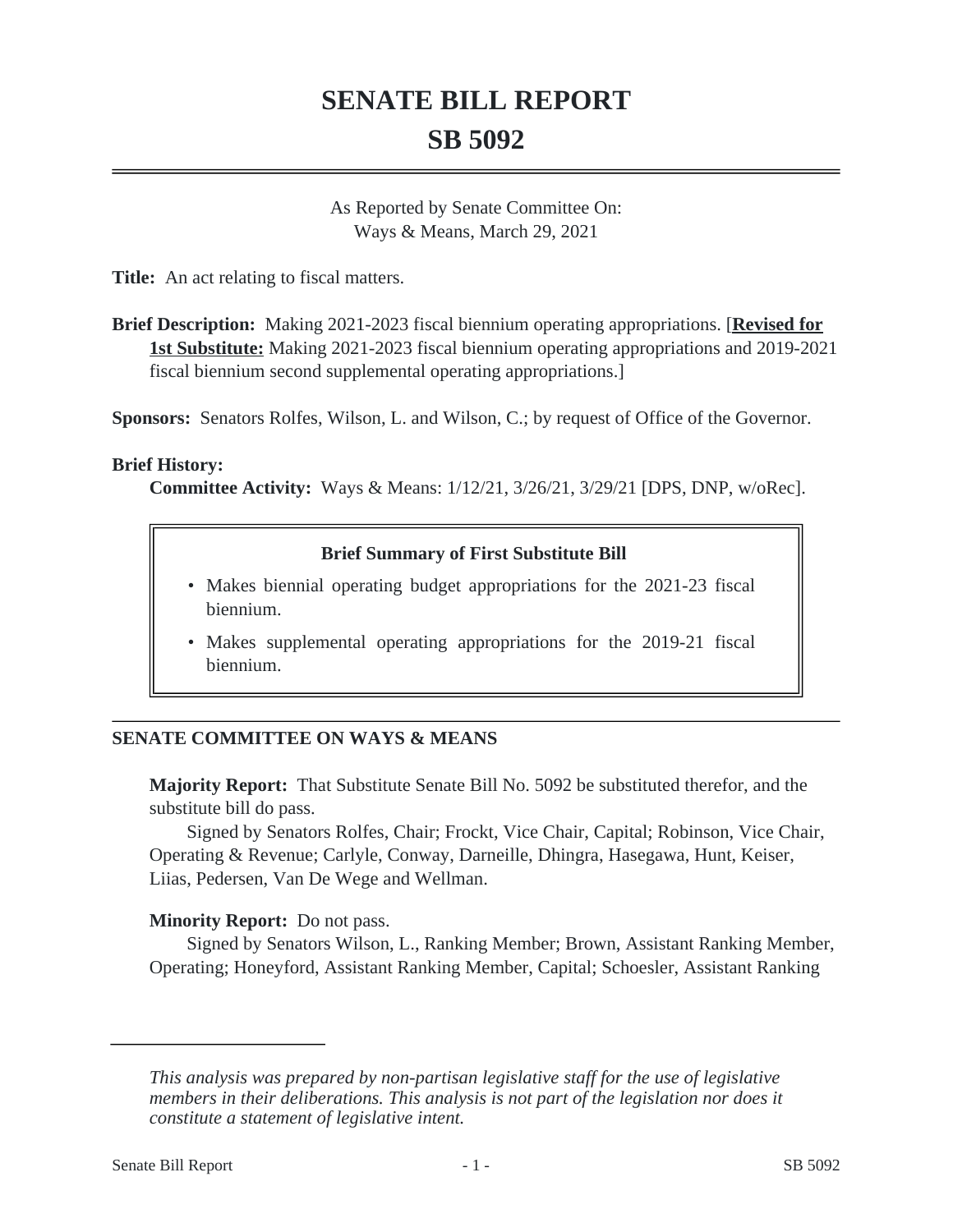Member, Capital; Braun, Gildon, Muzzall, Rivers, Wagoner and Warnick.

**Minority Report:** That it be referred without recommendation. Signed by Senator Mullet.

**Staff:** Julie Murray (786-7711)

**Background:** The operating expenses of state government and its agencies and programs are funded on a biennial basis by an omnibus operating budget adopted by the Legislature in odd-numbered years. State operating expenses are paid from the state general fund and from various dedicated funds and accounts.

**Summary of Bill:** The bill as referred to committee not considered.

**Summary of Bill (First Substitute):** Biennial appropriations for the 2021-23 fiscal biennium for the various agencies and programs of the state are enacted, including appropriations for general government agencies, human services programs, natural resources agencies, and educational institutions. Budget summary materials can be found in the SCS tab in the committee materials for the public hearing.

Supplemental operating appropriations are made for the 2019-2021 fiscal biennium.

# **EFFECT OF CHANGES MADE BY WAYS & MEANS COMMITTEE (First Substitute):**

Various revisions are made to appropriations.

**Appropriation:** The bill contains appropriations from various accounts.

**Fiscal Note:** Not requested.

## **Creates Committee/Commission/Task Force that includes Legislative members:** No.

**Effective Date:** The bill contains an emergency clause and takes effect immediately.

**Staff Summary of Public Testimony on Proposed Substitute:** *The committee recommended a different version of the bill than what was heard.* Please refer to the March 26, 2021 recording of the public hearing on the Senate WM Committee Schedules, Agendas & Documents website at https://app.leg.wa.gov/committeeschedules/#//WM/.

**Persons Testifying:** K-12 Public Schools. PRO: Katherine Mahoney, Office of the Superintendent of Public Instruction; Tom Merlino, Education Service District 112; Jeff Snell, Camas School District; Lorrell Noahr, Washington Education Association; Amy Brackenbury, Washington School Counselors Association; Rick Chisa, Public School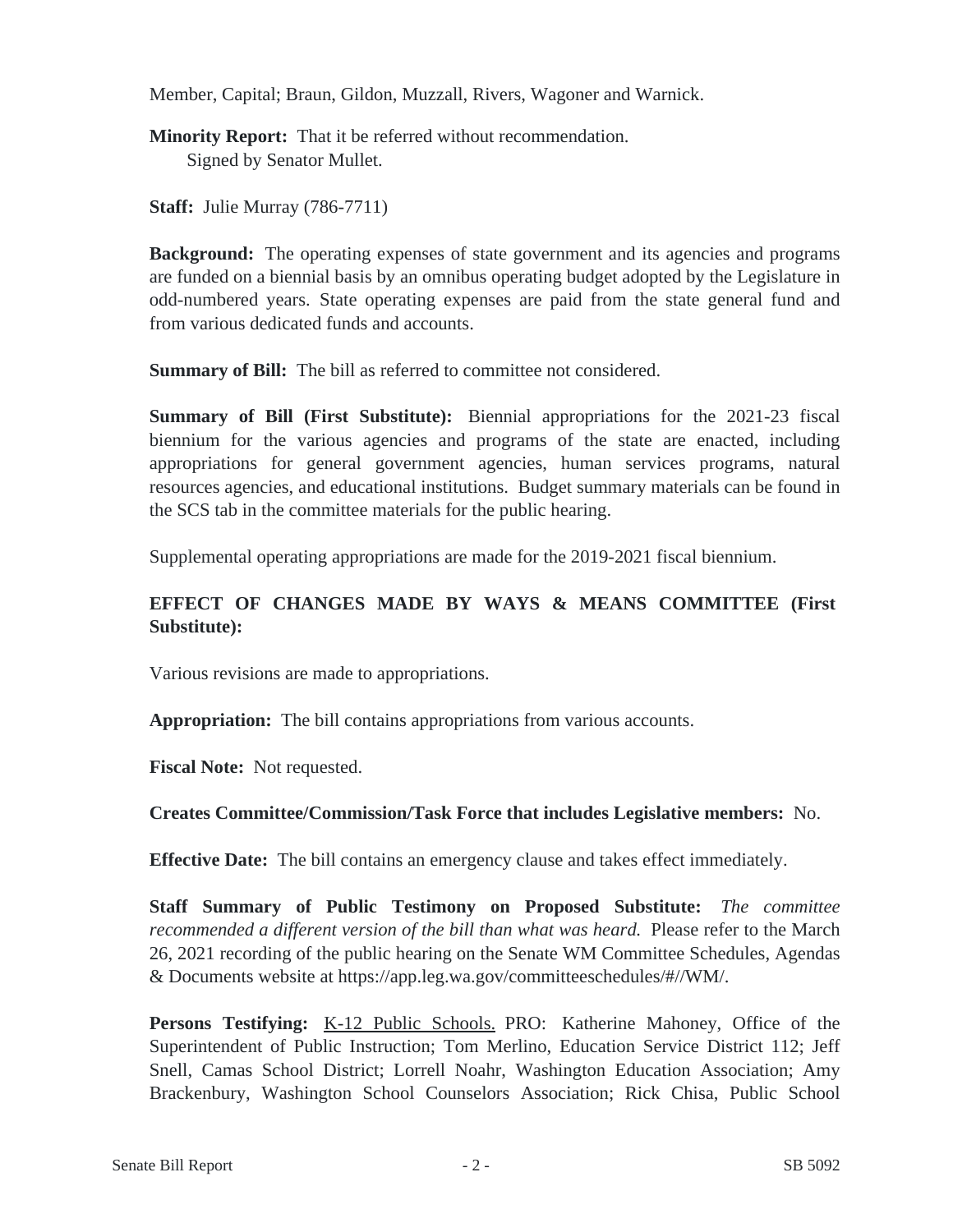Employees of Washington; Dan Steele, WA Assn of School Administrators; Marissa Rathbone, Washington State School Directors' Association; Janice Kutzera, Washington State PTA; Dawn Rains, Treehouse; Chase Buffington, Washington Outdoor School Consortium, Outdoor School for All; Jim Smith; Rohinee Mattikalli, Washington TSA; Thalisa Saldivar, Washington TSA; Mario Trujillo, Washington TSA; Brayden Brackett, Washington TSA; Thea Smith, Washington TSA; Prewston Dwoskin.

CON: Lis Pray, School Nurse Organization of Washington.

OTHER: Lance Morehouse, Sherwood Community Services; Katara Jordan, Building Changes; Megan Harney, Midas Eduation; Patrick Leonard, Midas Eduation; David Beard, School's Out Washington; Virginia Barry, Stand for Children; Tim Knue, Washington Association for Career and Technical Education; Lynette Brower, WA State Skills Center Association; Mike Oechsner, Washington FBLA/FCCLA; Kia Franklin, Stand for Children.

Higher Education. PRO: Jacob Vigdor, University of Washington; Bill Lyne, United Faculty of Washington State; Chris Mulick, Washington State University; Becca Kenna-Schenk, Western Washington University; Joe Dacca, University of Washington; Jeremy Mohn, The Evergreen State College; Steve DuPont, Central Washington University; Cherie Berthon, State Board for Community and Technical Colleges; Bob Mohrbacher, Centralia College; Sheila Edwards Lange, Seattle Central College; Carolyn Brotherton, AFT Washington; David Buri, Eastern Washington University.

OTHER: Lizbeth Rivera, Communities for Our Colleges; Nyla Coleman, Communities for Our Colleges; Jessica Monger, Washington State Opportunity Scholarship.

Early Learning. PRO: Angela Griffin, Launch; Emily Murphy, Children's Alliance, Early Learning Action Alliance; Erin Haick, SEIU 925; Carrie Glover, WithinReach; Sandra Nelson, Primm ABC Child Care Center; Nicole Sohn, WCCA Journey Discovery Center.

Employee Compensation. PRO: Seamus Petrie, Washington Public Employees Association.

OTHER: Sandra Toussaint, AFSCME Council 28/WFSE.

Health Care and Public Health. PRO: Leslie Emerick, Home Care Association of WA; Demas Nesterenko, SEIU775; Paul Ramsey, UW Medicine; Rogelio Riojas, UW Medical Center Board; Alan Burke, WSSRA; Susan Carter, Hopelink; Jim Freeburg, Coalition of Patient Advocacy Groups; Seth Greiner, National Multiple Sclerosis Society; Melissa Johnson, Washington Dental Hygienists' Association; Jaime Bodden, WSALPHO; Lisa Humes-Schulz, Planned Parenthood Votes Northwest & Hawaii; Lili Navarrete, Raiz at Planned Parenthood of Greater Washington and North Idaho; Tsering Llewa, WA Chapter of the American Academy of Pediatrics; Sam Hatzenbeler, Economic Opportunity Institute;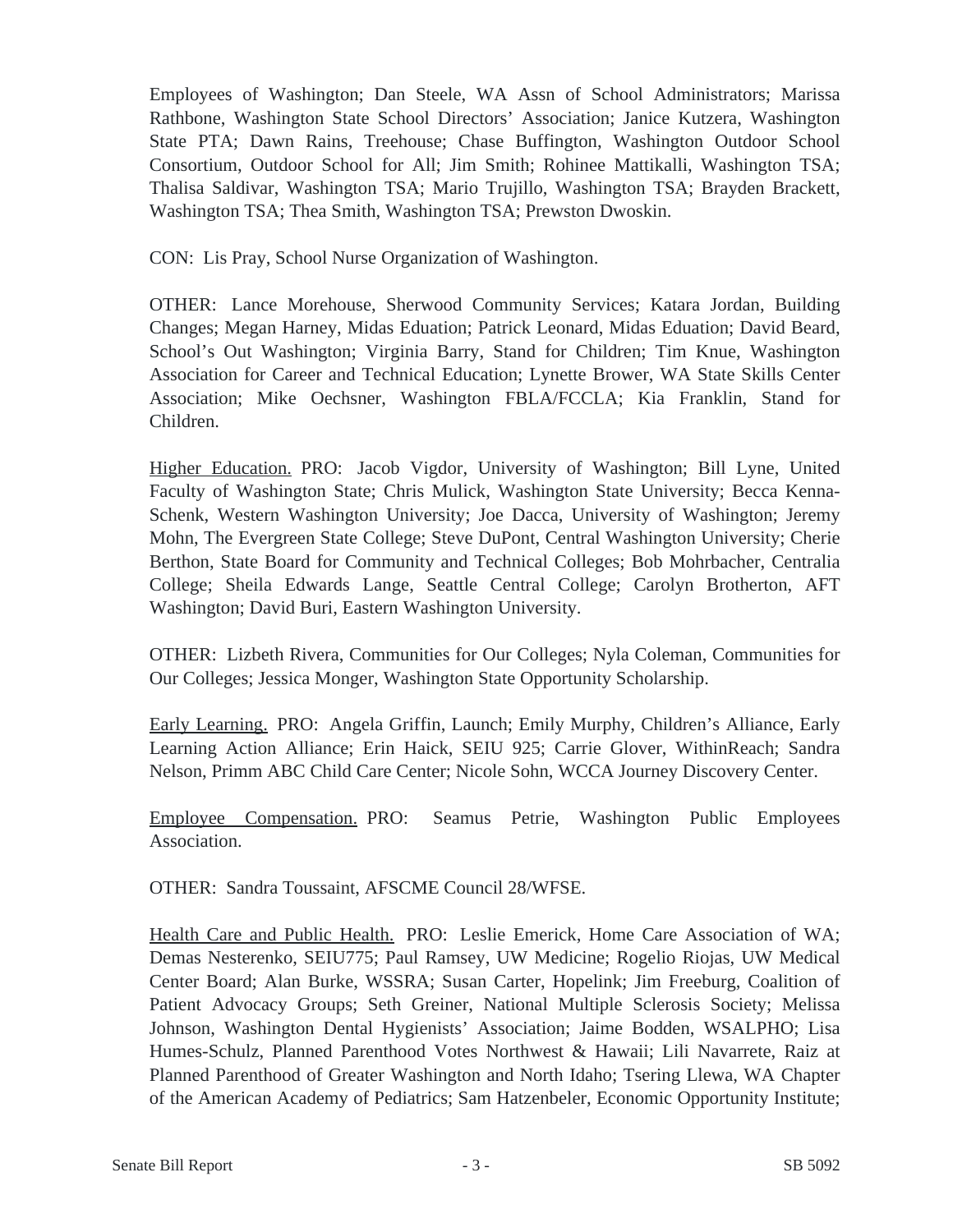Francie Chalmers, Skagit Pediatrics, WA Chapter of the American Academy of Pediatrics,

CON: Trent House, Washington State Dental Association.

OTHER: Amy Brackenbury, Public Health Roundtable; Sandra Hurd, Avamere; Shelly Hughes, North Cascades Health and Rehabilitation Center; Martlita Basada, Wesley; Jeff Gombosky, WHCA; Tammi Elswick, Heritage House Morton; Scott Sigmon, LeadingAge Washington; Carino Barragan Talancon, WA Immigrant Solidarity Network; Michael Byun, Asian Counseling and Referral Service; Dr. Jasmin Zavala, SeaMar Community Health Centers; Edith Baltazar, WAISN member.

Mental Health. PRO: Bridget Cannon, Volunteers of America of Eastern Washington and Northern Idaho; Brad Banks, Behavioral Health Administrative Services Organizations.

OTHER: Kate Baber, Downtown Emergency Service Center; Bob Cooper, National Association of Social Workers, Washington Chapter; Melanie Smith, NAMI Washington; Darya Farivar, Disability Rights Washington; Seven Williams, former inmate and Trueblood class member;

Human Services. PRO: Jill May, Washington Association for Children and Families; Diana Stadden, The Arc of Washington State; Lianna Kressin, Statewide Poverty Action Network; Mary Ann Woodruff, Pediatrics Northwest; Derek Young, Pierce County Council; Christina Wong, Northwest Harvest; Brad Banks, Home Care Coalition; Trudi Inslee; Ivanova Smith, Self Advocates in Leadership; Karen Williams, Community Employment Alliance/Trillium; Paul Quinonez Figueroa, Working Washington; Aaron Czyzewski, Food Lifeline; Jeremy Norden-Paul, Washington State Developmental Disabilities Council.

CON: Mark von Walter, Action DD, advocate for son at Rainier RHC.

OTHER: Jim Theofelis, A Way Home Washington; Laurie Lippold, Partners for Our Children; Adrienne Stuart, Washington State Developmental Disabilities Council; Michele Thomas, Washington Low Income Housing Alliance; Mary Fischer, Institute for Family Development; Melissa Zielstorf; Claire Lane, Anti-Hunger & Nutrition Coalition; Gina Wassemiler, FIRST Clinic; Taila AyAy, FIRST Clinic; Neil Weiss, FIRST Clinic; Elizabeth Trautman, The Mockingbird Society; Debbie Thiele, CSH; Shrounda Selivanoff, Childrens Home Society; Robin Oldenburg; Teresa Dillard, Catholic Community Services; Jeff DeLuca, Washington State Community Action Partnership; Nick Federici, Washington 211; Tim Sullivan, Washington 211, People for People; Carl Borg, President & CEO, United Way of Kitsap County; Samuel Martin, Washington Coalition of Homeless Youth Advocacy; Amanda DeShazo, Tacoma-Pierce County Affordable Housing Consortium, Jennifer Talbot, Wenatchee Valley Dispute Resolution Center, Resolution Washington

Natural Resources. PRO: Dawn Vyvyan, Yakama Nation, Puyallup Tribe, and Sauk-